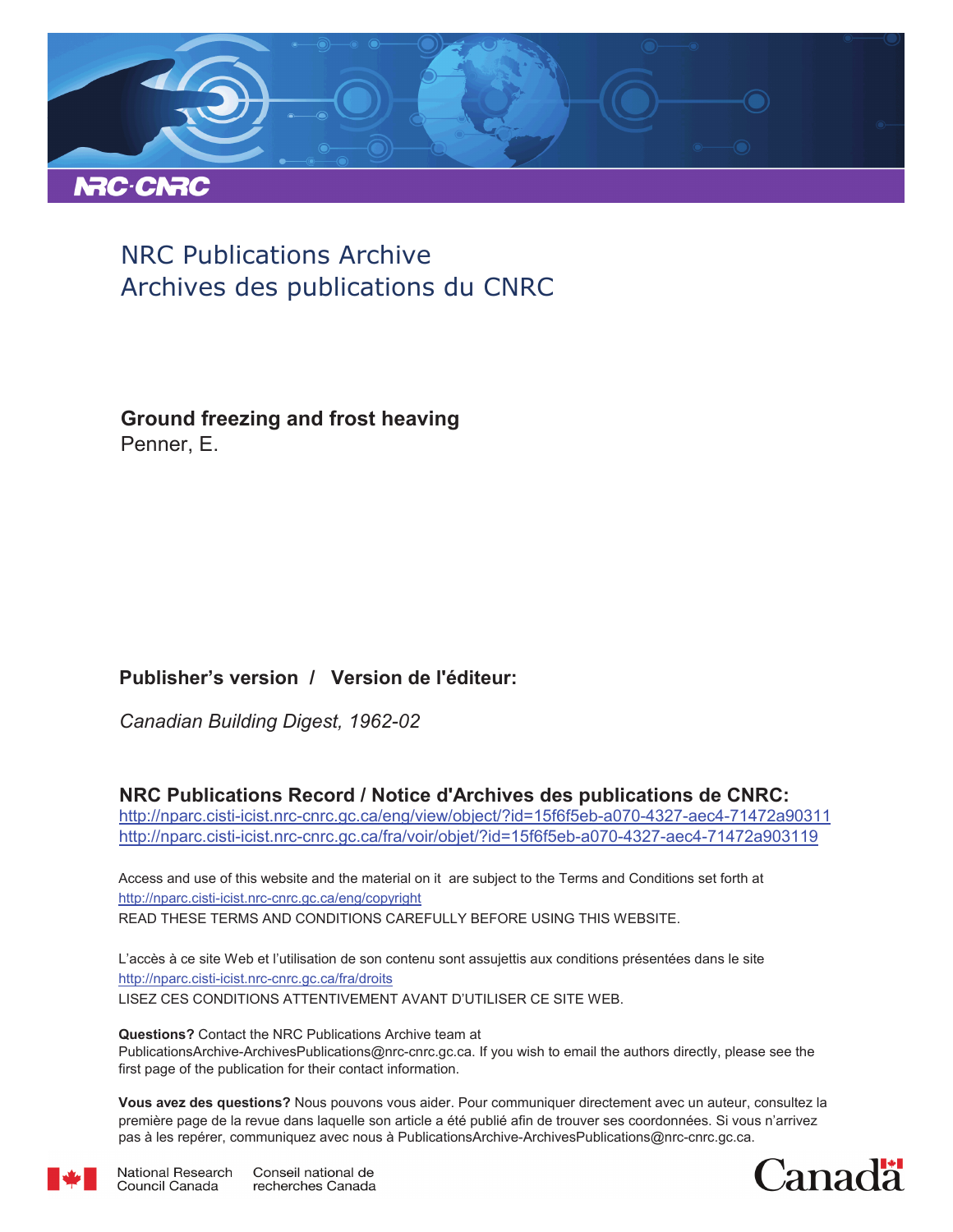## **Canadian Building Digest**

Division of Building Research, National Research Council Canada

**CBD 26**

# **Ground Freezing and Frost Heaving**

*Originally published February 1962*

*E. Penner*

## **Please note**

This publication is a part of a discontinued series and is archived here as an historical reference. Readers should consult design and regulatory experts for guidance on the applicability of the information to current construction practice.

Frost damage to building foundations, retaining walls, driveways, walks and similar structures is common throughout Canada, and although it is not equally serious in all areas the resultant cost each year is high. This Digest contains a brief description of the physical processes involved in ground freezing and frost heaving and some suggestions on ways to prevent or diminish frost damage to various structures.

The results of frost heaving have been observed from earliest times. Swedish literature dating back to the 17th century indicates that the uplifting of boulders in the field and the breaking of plant roots in the winter were associated with frost heaving. At first, frost heaving of the soil was thought to result from the expansion of water on freezing. The present concept is that growing ice crystals draw water from the surrounding soil and develop into ice lenses.

## **Ground Freezing and Frost Penetration**

When wet soil freezes, the main process is the physical change of soil water from liquid to solid that turns the soil into a hard mass resembling concrete. Its relatively high strength can be attributed in part to the binding together of soil particles with ice. In a porous body like soil, water exists in a network of inter-connecting pores; when it freezes, this network becomes rigid and encloses the soil particles in a solid block. If the soil is dry it cannot "freeze" in the accepted sense although its temperature may be well below 32°

It has been found that all the water in soil does not freeze at the same temperature. In studies with a saturated silty clay half the water remained unfrozen at 28°F; 1/6 was still unfrozen at -4°F. Because all soils have a similar freezing pattern, it is not surprising that the strength of frozen soil increases as the temperature is lowered and more water freezes. It bas been shown recently that the strength of heavy-textured soils increases 3 or 4 times as the temperature is lowered from 18 to 0°F.

The rate at which soil freezes is dependent upon its thermal properties, moisture content, and the ambient air temperature. Of these, probably the most important is the amount of water to be frozen, since it requires 144 heat units (Btu) to freeze each pound of water and by comparison only about 0.20 heat units to change the temperature of a pound of dry soil by 1°F. The density, conductivity of the soil particles and water content all influence the over-all thermal conductivity of soil. Because clay particles have a higher insulation value than silt or sand particles and since clay soils normally hold more moisture than silts and sands, the depth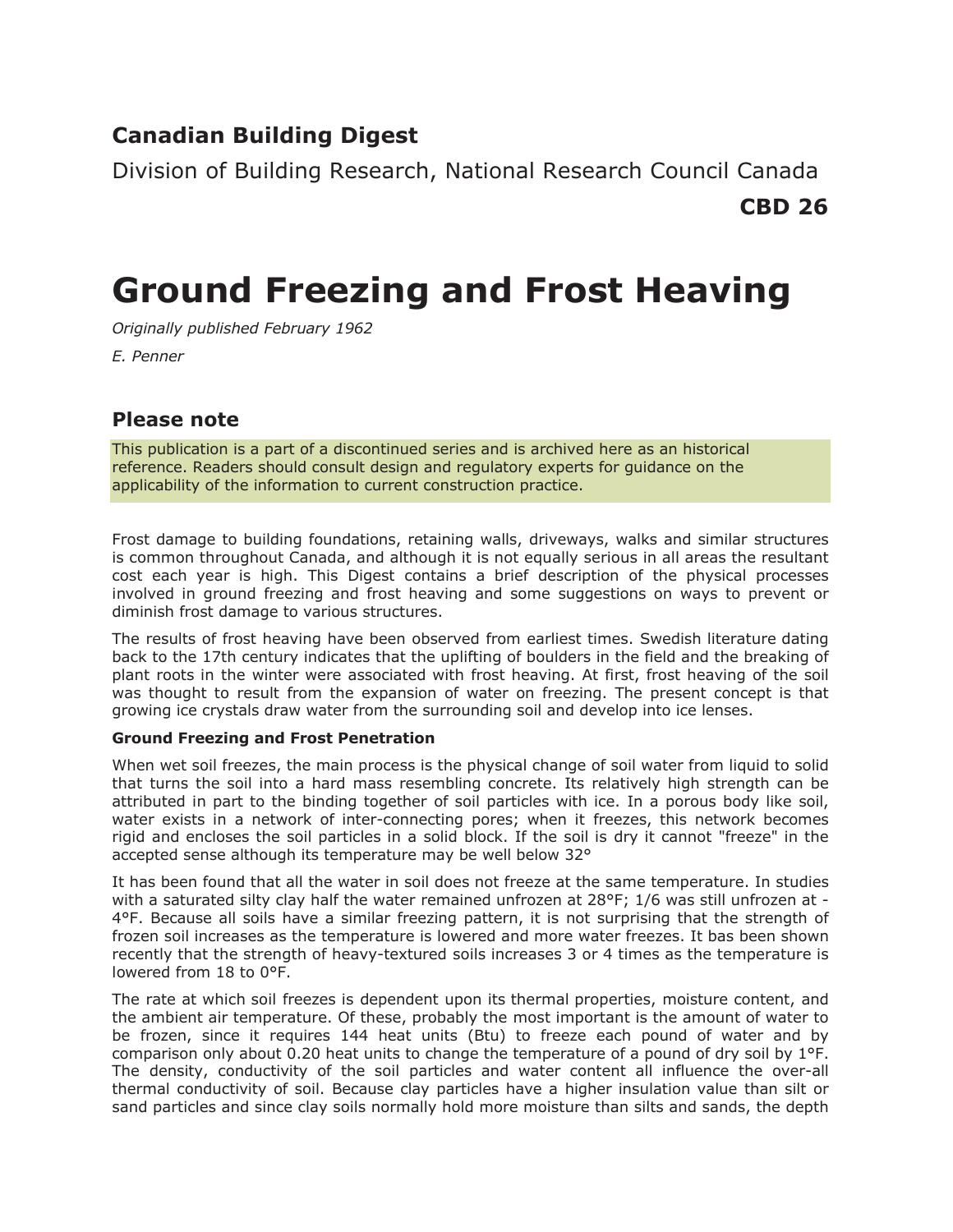of frost penetration is usually greater in silt and sandy soils (light-textured soils) than in clays and silty clays (heavy-textured soils).

There are other factors that influence the depth of freezing. The insulating effect of snow deserves special mention. It bas been shown that each foot of undisturbed snow reduces the depth of soil freezing by approximately the same amount. Among meteorological factors such as air temperature, sunshine, precipitation, and wind velocity, air temperature is probably the most significant.

The use of "degree-days of freezing" as a guide in calculating frost depth for a given area illustrates the strong influence air temperature has on soil temperature. A degree-day of freezing results when the mean outside air temperature for one day is 1F deg. below 32°F. For example, if the average air temperature for a given day it 31°F this is one degree-day of freezing. The "freezing index" is simply the total number of degree-days of freezing for a given winter.

The use of the freezing index to predict the depth of frost penetration must be used with caution since it is based only on air temperature and does not take into consideration other factors such as soil type, snow cover and local climatic differences. In areas where no actual frost penetration information is available, the freezing index is a useful guide. Figure 1 shows the freezing index plotted against depth of frost penetration as determined from an analysis of many records of frost penetration in the northern United States. This design curve was developed by the U.S. Corps of Engineers and is used as a guide to the depth of frost penetration in the design of airport pavements. A "freezing indices" map of Canada has been prepared by the Department of Transport and may be obtained from the Division of Building Research in a paper describing its use (NRC 3573).



*Figure 1. "Design Curve" of observed frost penetration in excavations.*

#### **Frost Heaving**

In many cases where ground freezes no outward change is visible, although as indicated earlier the strength of the soil will be increased. In other cases, however, the ground heaves and the resultant displacement of the soil may cause considerable damage. The actual vertical displacement is far in excess of the expansion that occurs when water freezes. Heaving occurs when the right combination of fine grain soil, soil moisture and soil temperature exists.

As the mean air temperature drops in the fall of the year, the surface of the ground will freeze. With the lower air temperatures of approaching winter, the freezing plane slowly penetrates the soil. In a fine-grained moist soil a peculiar phenomenon occurs. At the freezing plane, the water in the soil turns to ice. This is, in effect, a drying action and water in the unfrozen soil beneath moves toward the freezing plane in the same way that water will move from moist soil to dry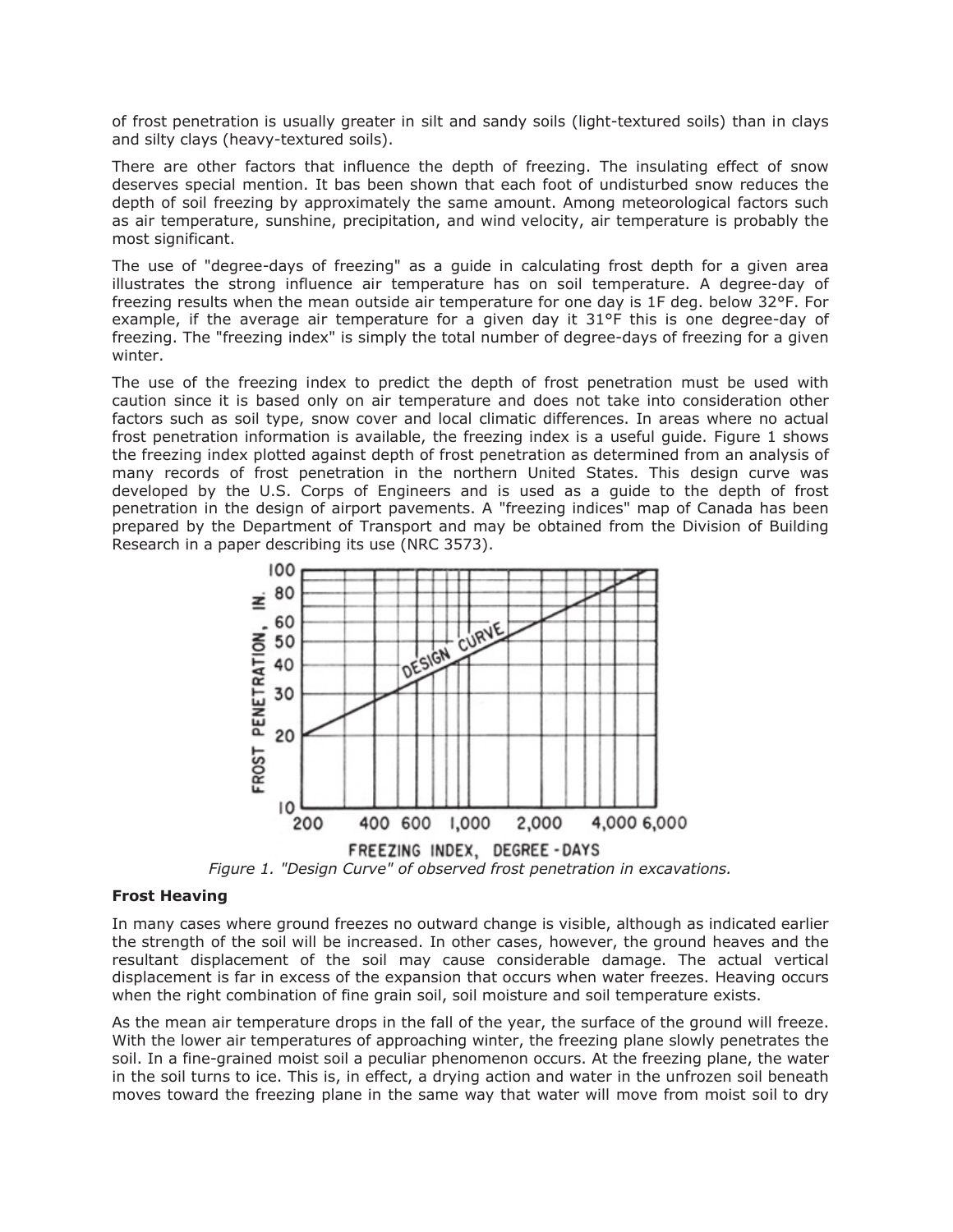soil. This water, on reaching the freezing plane, is able to flow through and around the soil particles there and to join the ice crystals above, thus adding to the growth of a lens or layer of pure ice. Pressure is developed so that the ice and soil above it are lifted.

When there is an adequate supply of water to the freezing plane in soil of the proper type the ice lens can grow almost indefinitely. At the same time the freezing plane is prevented from penetrating further into the unfrozen soil because of the heat made available from the water as it freezes.

In practice, the freezing plane seldom remains stationary for any prolonged period; the supply of water may decrease or the rate of heat loss may increase due to a change in conditions. The balance between the heat from freezing of the water and the heat loss to the surface is then disturbed, and the freezing plane advances until the conditions for growth of a new ice lens are restored. This results in the formation of a series of ice lenses separated by layers of frozen soil, and is the most common situation in nature.

Ice lenses frequently develop in the soil under road surfaces and cause them to heave. As thawing proceeds downward from the surface in the spring, these ice lenses thaw and contribute water to the soil. In some cases the water that has accumulated as a result of the ice lens formation and subsequent melting is sufficient to cause the soil to lose strength, and the action of traffic may cause the paved road surface to break, through loss of support.

The expansion of soil from the formation of ice lenses varies over a wide range, but vertical movements of 4 to 8 in. are not unusual and as much as 24 in. has been reported.

Heaving pressures also vary over quite wide limits and depend mainly on the type of soil and its moisture content. A saturated soil will develop the maximum heaving pressure; as the moisture content drops, heaving pressure drops also and is reduced to zero in a soil with low moisture content. The type of soil has an influence, with clay soils developing higher pressures than silts. Pressures in excess of 14 psi have been measured, and in a laboratory experiment a pressure of 213 psi was developed in a clay soil. Pressures of this order are much in excess of the pressures found under roadways or under the footings of most buildings, so that these structures can be heaved quite readily when conditions are appropriate for ice lens formation. No heaving can take place, however, unless the heaving pressure exceeds the load on the soil.

The three basic requirements for frost heaving are: 1) a freezing plane in the soil; 2) a fine grain soil through which moisture can move; and 3) a supply of water. If any one of these factors can be controlled, frost heaving can be prevented. Since it is seldom economically possible to control soil temperature, frost heaving is usually prevented by replacing the fine grain soil with a coarse granular material. Soil moisture can also be controlled by careful attention to drainage, so that the extent of frost heaving is greatly reduced.

#### **The Nature of Frost Heaving Soils**

In a site investigation for a building project it is often necessary to determine whether ice lenses will form in the soil. This may be very difficult to determine if the soil is at the borderline between frost-heaving and non-frost-heaving material. The characteristics of a soil with extensive frost heaving ability are well known, as are those of a non-frost-heaving soil. The difficulty arises where there is a blending of both frost-heaving and non-frost-heaving soils.

The size of the particles in a soil has a marked influence on its properties, and this characteristic is often used to assess the heaving potential. The determination of particle size is relatively easy since most testing laboratories have facilities for making this analysis.

While a prediction of ice lensing based on the particle size of the soil is widely used, there are many cases where frost heaving has occurred in soils considered safe after an examination of particle size. Attempts have been made to use some other property, such as the height-ofcapillary-rise, that more adequately describes the frost-heaving ability of a soil. Although this type of test is more difficult, the results provide a more realistic indication of frost heaving characteristics, giving an indirect measure of the size and distribution of soil pores.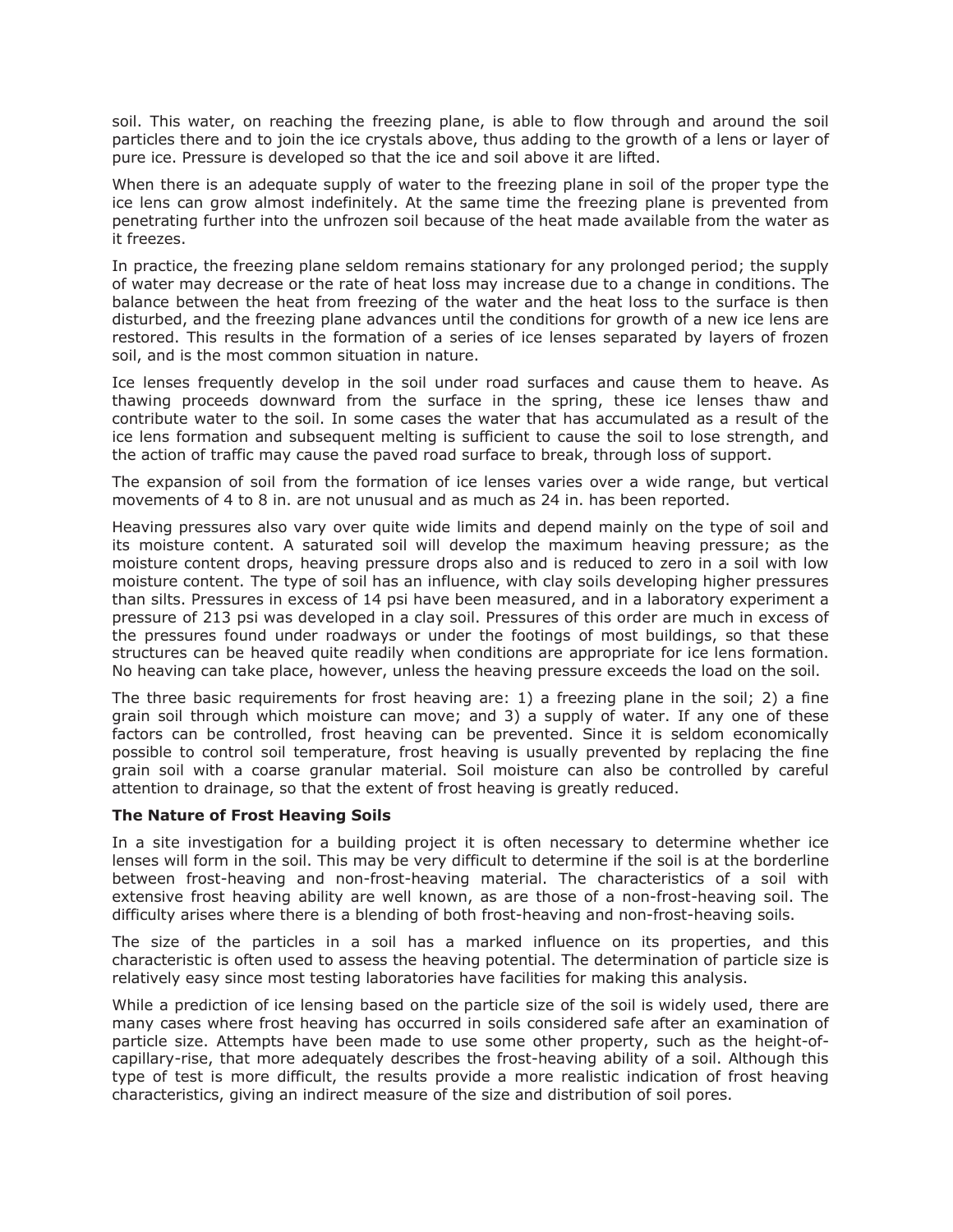A theory now held, based on the correlations between pore size and heaving pressures, is that the smaller the pore size the, greater the pressure. The way in which pore size distribution affects the heaving pressure is being investigated.

In general it can be said that coarse sands and clean gravels do not heave, while fine sand and silts are very susceptible to heaving. Clays also are very susceptible although they normally heave slowly but often with tremendous pressures. Silts show a high rate of heave but have much lower heaving pressures. When silts, sands or gravels are contaminated with clay, however, heaving ability is usually much enhanced and becomes less predictable.

At present the most reliable method of spotting a frost-heaving soil is to carry out a laboratory freezing test, although soils that show frost heaving in the laboratory do not always do so in the field. The test is therefore apparently on the safe side, but further research is required before completely reliable predictions can be made.

### **Prevention of Frost Damage**

Frost heaving is not usually a problem in heated structures since the heat loss from the building keeps the temperature in the soil adjacent to the foundation above the freezing point. Difficulties often arise, however, in unheated detached buildings or in unheated additions to heated buildings. Damage also occurs to roads, sidewalks and shallow underground service lines.

A detached unheated building located on frost heaving soil may show no signs of distress owing to the fact that the foundation has been raised uniformly so that no stresses have been induced in the structure. Because of the non-uniformity of soil and other factors such as variable snow cover, it is more usual, however, to have differential heaving. This may also occur where the building has supports carried on footings located inside the structure. Due to the protection provided by the building, the penetration of frost under the interior column footings may be less than that under the perimeter footings. Under these circumstances there is a possibility that differential movement will occur.

If conventional foundation walls and footings are used for detached unheated buildings, the footings should be located below the level of maximum frost penetration. In such cases the backfill should be carefully selected and well drained. If this is not done, frost heaving in the backfill may occur that will lift the foundation wall because of the adhesion of the soil to the wall.

Where a detached building is located on a concrete slab on grade, protection will be provided by placing the slab on a mat of coarse granular material, which will act as a buffer against any movement of the soil under the mat. A mat 12 to 18 in. in thickness is usually adequate.

Unheated additions to buildings located on frost heaving soils are often damaged if their foundations do not extend below the frost level. This is due to the fact that some or all of the foundation of the addition is beyond the influence of the heated structure. In such cases frost penetrating below the shallow foundations will cause heaving that will result in a racking of the addition. Because of this danger, additions should have foundations extending below frost line with suitable backfill to prevent lifting of the foundation walls.

Retaining walls can be protected from being forced out of line by backfilling behind the wall with clean granular fill material and providing weep holes for drainage at the bottom of the exposed wall.

While driveways can tolerate some differential movement, particularly when a flexible covering such as asphaltic concrete is used, this movement should be kept to a minimum to avoid cracking and subsequent entry of water into the subgrade. Normally it is desirable to have a uniform subgrade to reduce differential heaving. This will often require a special mixing of the soil at the site. An addition of 6 in. of clean granular fill will provide added support for the covering during the thawing period if subgrade softening occurs in the spring from the melting of the ice lenses.